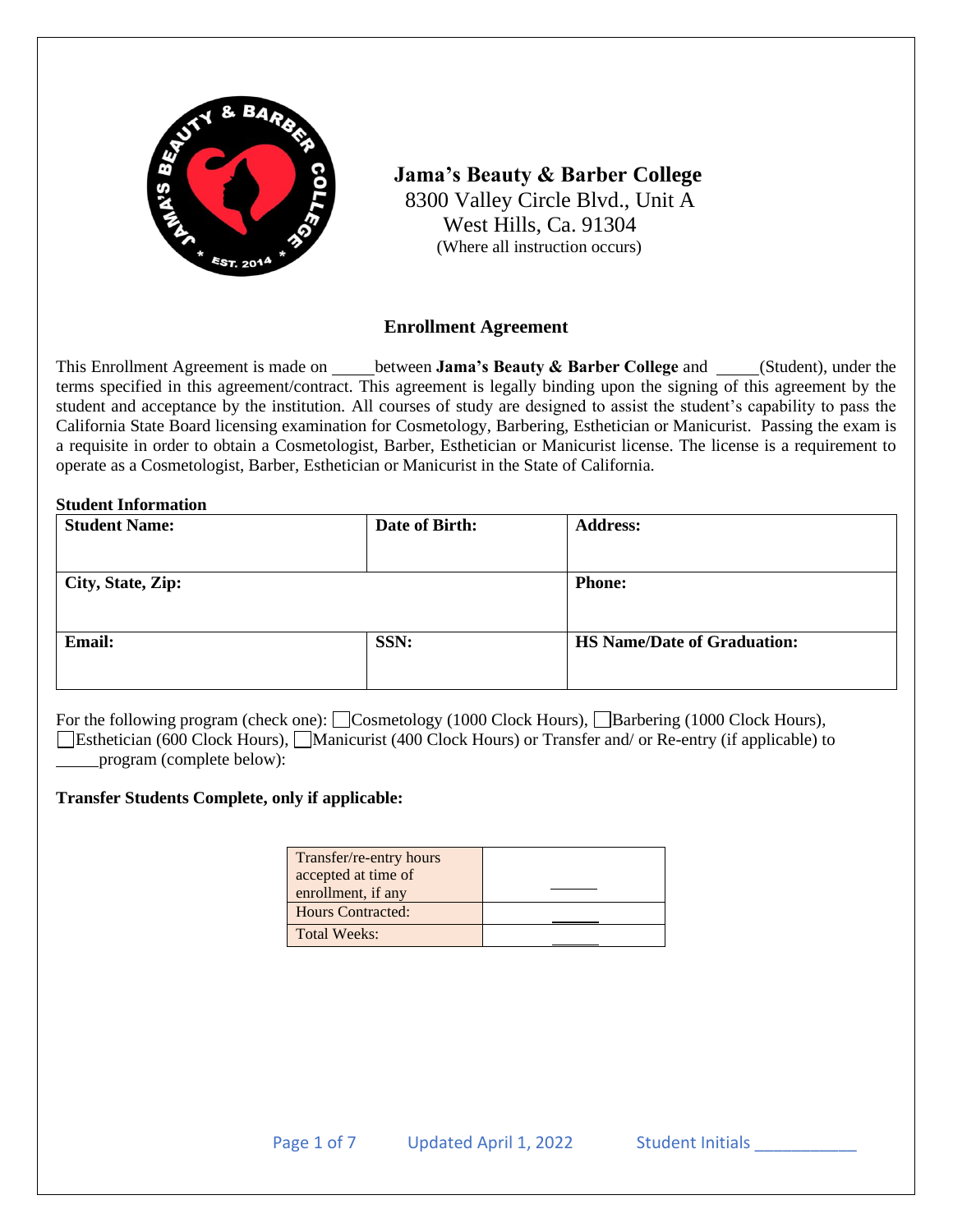# **Period Covered by the Enrollment Agreement**

Contract Start Date: Contract End Date:

| Schedule/Program |  |
|------------------|--|
|------------------|--|

All Students (Check One)

| <b>Check One</b> | <b>Program</b>                                          | <b>Monday</b>                 | <b>Tuesday</b>                     | Wednesday                          | <b>Thursday</b>                    | Friday                             | Program<br>Length |
|------------------|---------------------------------------------------------|-------------------------------|------------------------------------|------------------------------------|------------------------------------|------------------------------------|-------------------|
|                  | Cosmetology<br>1000 hours<br>30-hours<br>/week          | 9:00am<br>to<br>3:30pm        | 9:00am<br>to<br>3:30 <sub>pm</sub> | 9:00am<br>to<br>3:30pm             | 9:00am<br>to<br>3:30pm             | 9:00am<br>to<br>3:30pm             | 33.50<br>Weeks    |
|                  | Cosmetology<br>1000 hours<br>16-hours<br>/week          | $6:00$ pm<br>to<br>10:00 pm   | 6:00pm<br>to<br>$10:00$ pm         | $6:00$ pm<br>to<br>10:00 pm        | $6:00$ pm<br>to<br>$10:00$ pm      | N/A                                | 62.50<br>Weeks    |
|                  | <b>Barbering</b><br>1000 hours<br>$30 -$<br>hours/week  | 9:00am<br>to<br>3:30pm        | 9:00am<br>to<br>3:30 pm            | 9:00am<br>to<br>3:30 pm            | 9:00am<br>to<br>3:30 <sub>pm</sub> | 9:00am<br>to<br>3:30pm             | 33.50<br>Weeks    |
|                  | <b>Barbering</b><br>1000 hours<br>$16-$<br>hours/week   | $6:00$ pm<br>to<br>10:00pm    | $6:00$ pm<br>to<br>10:00pm         | $6:00$ pm<br>to<br>10:00pm         | 6:00am<br>to<br>10:00pm            | N/A                                | 62.5<br>Weeks     |
|                  | <b>Esthetician</b><br>600 Hours<br>$30 -$<br>hours/week | 9:00am<br>to<br>3:30pm        | 9:00am<br>to<br>3:30 <sub>pm</sub> | 9:00am<br>to<br>3:30pm             | 9:00am<br>to<br>3:30pm             | 9:00am<br>to<br>3:30pm             | 20 Weeks          |
|                  | <b>Esthetician</b><br>600 Hours<br>$16-$<br>hours/week  | $6:00$ pm<br>to<br>$10:00$ pm | $6:00$ pm<br>to<br>$10:00$ pm      | $6:00$ pm<br>to<br>$10:00$ pm      | $6:00$ pm<br>to<br>$10:00$ pm      | N/A                                | 37.5<br>Weeks     |
|                  | <b>Manicurist</b><br>400 Hours<br>$22 -$<br>hours/week  | $\rm N/A$                     | 9:00am<br>to<br>3:00 <sub>pm</sub> | 9:00am<br>to<br>3:00 <sub>pm</sub> | 9:00am<br>to<br>3:00 <sub>pm</sub> | 9:00am<br>to<br>3:00 <sub>pm</sub> | 18.5<br>Weeks     |
|                  | <b>Manicurist</b><br>400 Hours<br>$16-$<br>hours/week   | $6:00$ pm<br>to<br>10:00pm    | $6:00$ pm<br>to<br>10:00pm         | $6:00$ pm<br>to<br>10:00pm         | $6:00$ pm<br>${\rm to}$<br>10:00pm | N/A                                | 25<br>Weeks       |

Page 2 of 7 Updated April 1, 2022 Student Initials \_\_\_\_\_\_\_\_\_\_\_\_\_\_\_\_\_\_\_\_\_\_\_\_\_\_\_\_\_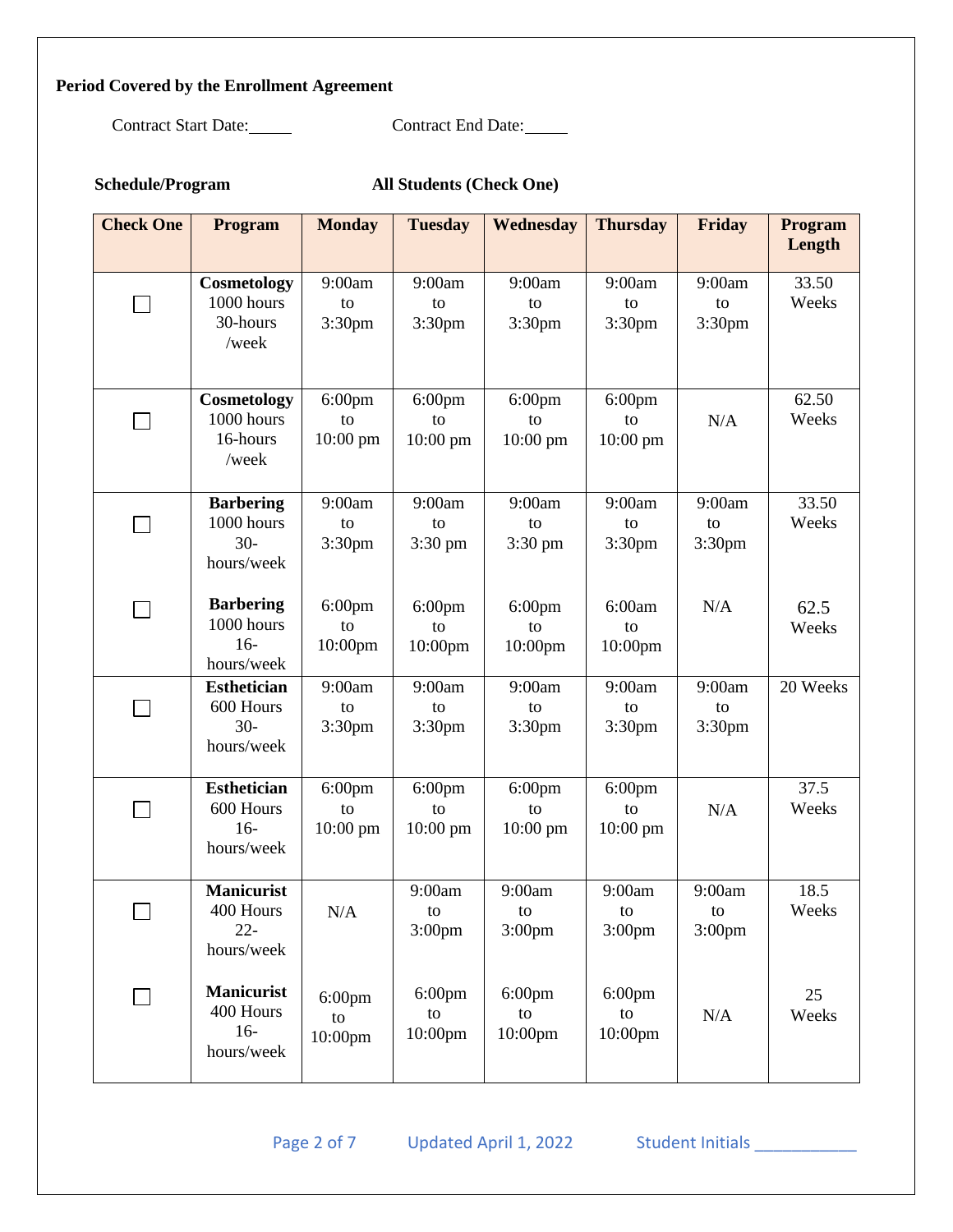### **Tuition & Fees Policy**

| <b>Total Charges for the Entire Educational Program</b> |          |  |  |  |
|---------------------------------------------------------|----------|--|--|--|
| Registration*                                           | \$150    |  |  |  |
| Kits**                                                  | \$       |  |  |  |
| Books**                                                 | \$       |  |  |  |
| Uniforms**                                              | \$120    |  |  |  |
| STRF (non-refundable)*                                  | \$       |  |  |  |
| Cosmetology \$37.50                                     |          |  |  |  |
| \$32.50<br>Barbering                                    |          |  |  |  |
| Esthetician<br>\$25.00                                  |          |  |  |  |
| Manicurist<br>\$20.00                                   |          |  |  |  |
| Tuition                                                 | Φ<br>JЭ  |  |  |  |
| <b>Other Charges</b>                                    | Φ<br>JЛ. |  |  |  |
| Total                                                   | \$       |  |  |  |
| <b>Payments Received</b>                                |          |  |  |  |
| Payments Received (by                                   | \$       |  |  |  |

School)

**Kit costs**: Cosmetology \$2,894.50, Barbering \$2,894.50, Esthetician \$2,860.00, Manicurist \$2,880.00 **Books Cost**: Cosmetology \$ 336, Barbering \$336, Esthetician \$370, Manicurist \$350 \*Non-Refundable

\*\*Non-refundable 7 days after signing enrollment

The cost of tuition does not include the California State Board Examination Fee or License Fee, which is currently \$115. This fee is the responsibility of the student. There will be a \$200 Contract Change Fee per change and a \$25 late fee may be assessed if a payment is not paid by the due date.

**Tuition for Transfer Students**

**A transfer student for Cosmetology tuition cost will be \$11.00 per hour + STRF Fee A transfer student for Barbering tuition cost will be \$ 9.00 per hour + STRF Fee A transfer student for Esthetician tuition cost will be \$10.00 per hour + STRF Fee A transfer student for Manicurist tuition cost will be \$10.00 per hour + STRF Fee** \*Registration fee, kits, books, or uniforms required is a separate cost. \*\*\* STRF fee will be computed on total charges.

# **TOTAL CHARGES FOR THE CURRENT PERIOD OF ATTENDANCE : \$ ESTIMATED TOTAL CHARGES FOR THE ENTIRE EDUCATIONAL PROGRAM: \$ THE TOTAL CHARGES THE STUDENT IS OBLIGATED TO PAY UPON ENROLLMENT: \$**

\_\_\_\_\_\_\_\_\_\_\_\_\_\_\_\_\_\_\_\_\_\_\_\_\_\_\_ Student's Signature Date

Parent or Guardian Signature, if applicable Date

 $\overline{\phantom{a}}$  , where  $\overline{\phantom{a}}$  , where  $\overline{\phantom{a}}$  , where  $\overline{\phantom{a}}$ 

#### **Methods of Payment**

Acceptable methods of payments are Cash, Cashier's Check, Money Order and Personal check and Jama's Beauty & Barber College's *Payment Plan.* Jama's Beauty & Barber College's payment plan is offered to all students at no interest at the time of enrollment. Please be advised that certificate of completion documents will be withheld until all monies owed the school have been paid in full.

### **Extra Instructional (Overtime) Charges**

Students are expected to complete their training (hours & operations) within the maximum time allowed in their Enrollment Agreement. The Jama's Beauty & Barber College Enrollment Agreement allows for all school Holidays and 5 personal days based on the student contract for full time students and 4 personal days based on the student contract for

Page 3 of 7 Updated April 1, 2022 Student Initials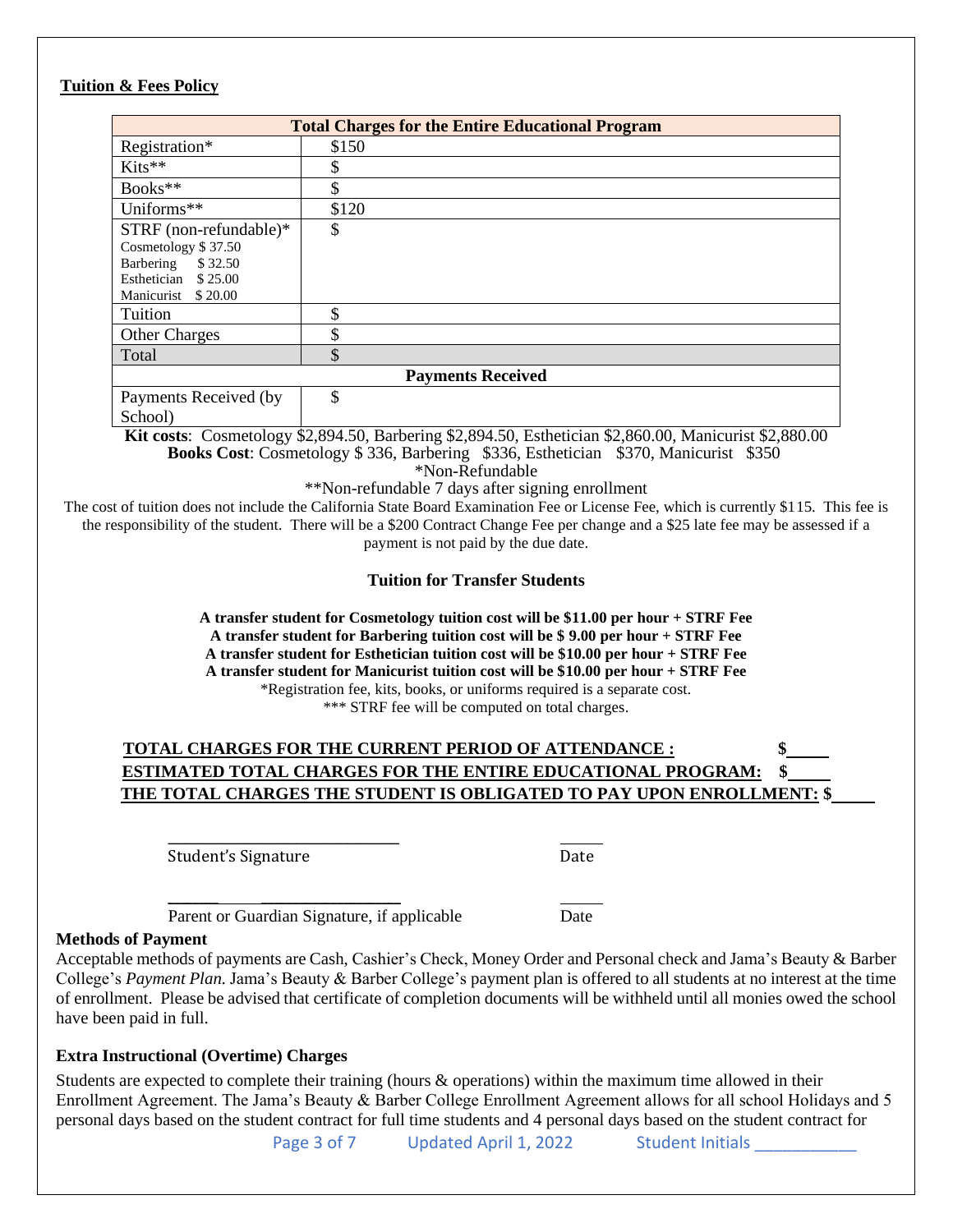part time students. If a student exceeds the time frame outlined in their Enrollment Agreement, an extra instructional charge will be added for the remaining hours & operations needed to complete their course. **The current rate per hour is \$20.00. All monies paid to school for extra-instructional charges (overages) prior to completion of the student's contract are refunded if the student terminates prior to completion of the program.**

### **Dismissal Policies and Termination Policies**

The following acts *may* result in **immediate termination** from Jama's Beauty & Barber College.

- Missing school for 14 sequential calendar days
- **Intoxication**
- Cheating, copying, or the offering or receiving of unauthorized assistance in examinations, tests, quizzes, or projects.
- Cheating on clock hours
- Cheating on number of assignments completed
- **Stealing**
- Use, possession, sale, or distribution of drugs/alcohol.
- Interference with any instructor or administrator in connection with carrying out their duties.
- Use, possession, or sale of illegal firearms, weapons, or dangerous objects is prohibited.
- Activities that involve holding, pushing, tackling, wrestling or any other type of physical contact or threat of physical contact.

# **Student Tuition Recovery Fund (STRF)**

The State of California established the Student Tuition Recovery Fund (STRF) to relieve or mitigate economic loss suffered by a student in an educational program at a qualifying institution, who is or was a California resident while enrolled, or was enrolled in a residency program, if the student enrolled in the institution, prepaid tuition, and suffered an economic loss. Unless relieved of the obligation to do so, you must pay the state-imposed assessment for the STRF, or it must be paid on your behalf, if you are a student in an educational program, who is a California resident, or are enrolled in a residency program, and prepay all or part of your tuition.

You are not eligible for protection from the STRF and you are not required to pay the STRF assessment, if you are not a California resident, or are not enrolled in a residency program."

It is important that you keep copies of your enrollment agreement, financial aid documents, receipts, or any other information that documents the amount paid to the school. Questions regarding the STRF may be directed to the Bureau for Private Postsecondary Education, 1747 North Market Blvd., Suite 225, Sacramento, CA 95834, (916) 574-8900 or (888) 370-7589.

To be eligible for STRF, you must be a California resident or are enrolled in a residency program, prepaid tuition, paid or deemed to have paid the STRF assessment, and suffered an economic loss as a result of any of the following:

1. The institution, a location of the institution, or an educational program offered by the institution was closed or discontinued, and you did not choose to participate in a teach-out plan approved by the Bureau or did not complete a chosen teach-out plan approved by the Bureau.

2. You were enrolled at an institution or a location of the institution within the 120 day period before the closure of the institution or location of the institution, or were enrolled in an educational program within the 120 day period before the program was discontinued.

3. You were enrolled at an institution or a location of the institution more than 120 days before the closure of the institution or location of the institution, in an educational program offered by the institution as to which the Bureau determined there was a significant decline in the quality or value of the program more than 120 days before closure.

4. The institution has been ordered to pay a refund by the Bureau but has failed to do so.

5. The institution has failed to pay or reimburse loan proceeds under a federal student loan program as required by law or has failed to pay or reimburse proceeds received by the institution in excess of tuition and other costs.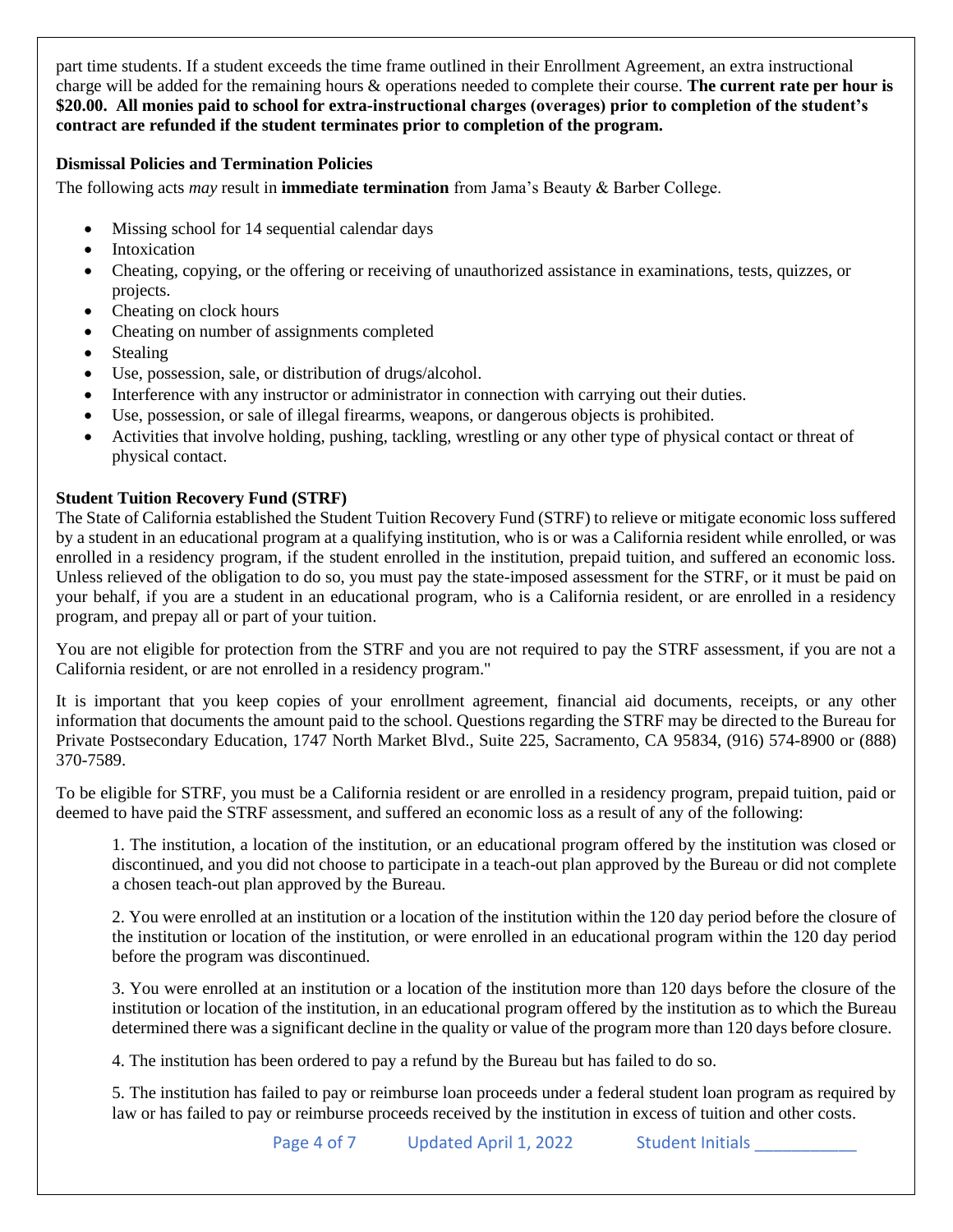6. You have been awarded restitution, a refund, or other monetary award by an arbitrator or court, based on a violation of this chapter by an institution or representative of an institution, but have been unable to collect the

7. You sought legal counsel that resulted in the cancellation of one or more of your student loans and have an invoice for services rendered and evidence of the cancellation of the student loan or loans.

To qualify for STRF reimbursement, the application must be received within four (4) years from the date of the action or event that made the student eligible for recovery from STRF.

A student whose loan is revived by a loan holder or debt collector after a period of non-collection may, at any time, file a written application for recovery from STRF for the debt that would have otherwise been eligible for recovery. If it has been more than four (4) years since the action or event that made the student eligible, the student must have filed a written application for recovery within the original four (4) year period, unless the period has been extended by another act of law. However, no claim can be paid to any student without a social security number or a taxpayer identification number.

#### **Questions regarding the STRF may be directed to the Bureau for Private Postsecondary Education, 1747 North Market Blvd., Ste. 225, Sacramento, CA 95834, (916) 574-8900 or (888) 370-7589.**

#### **STUDENT'S RIGHT TO CANCEL**

The student has the right to cancel and obtain a refund of charges paid through attendance at the first-class session, or the seventh day after enrollment, whichever is later. The institution shall refund 100% less registration fee of \$150.

#### **You must exercise your right to cancel your enrollment on or before this date**:

#### **Withdrawal/Institutional Refund Policy and Procedures**

A notice of cancellation shall be in writing. The cancellation or withdrawal is effective on the date written notice of cancellation is sent either by email, mail or letter given by student in person and a withdrawal may be effectuated by the student's written notice to the school administrative office at 8300 Valley Circle Blvd., Unit A West Hills, Ca., 91304 or by the student's conduct, including, but not necessarily limited to, a student's lack of attendance.

Applies to all terminations for any reason, by either party, including a student's decision, course or program cancellation, or school closure.

- 1. Jama's Beauty & Barber College shall refund 100 percent of the amount paid for institutional charges, less a registration fee of \$150 not to exceed two hundred fifty dollars (\$250), if notice of cancellation is made through attendance at the first class session, or the seventh day after enrollment, whichever is later (cancellation period).
- 2. After the cancellation period, the institution provides a pro rata refund of ALL funds paid for tuition charges to students who have completed 60% or less of the period of attendance. Once more than 60% of the enrollment period in the entire course has elapsed (including absences), there will be no refund to the student.
- 3. This policy applies to all students.
- 4. This policy is based on scheduled hours.
- 5. The registration fee is a non-refundable. Equipment, books, supplies, tools, uniforms, kits are nonrefundable.
- 6. If you cancel the agreement, the school will refund any money that you paid, less any deduction for registration fee, equipment, books, supplies, tools, uniform and kits as described in the refund policy above.
- 7. If you withdraw from school after the cancellation period, the refund policy described above will apply.
- 8. There may be a \$50 Administrative Drop fee, if student drops after 7 days of enrollment.
- 9. If the amount that you have paid is more than the amount that you owe for the time you attended, then a refund will be made within 45 days of the official withdrawal date. See Refund section below. If the amount that you owe is more than the amount that you have already paid, then you will have to arrange with the Director to pay that balance.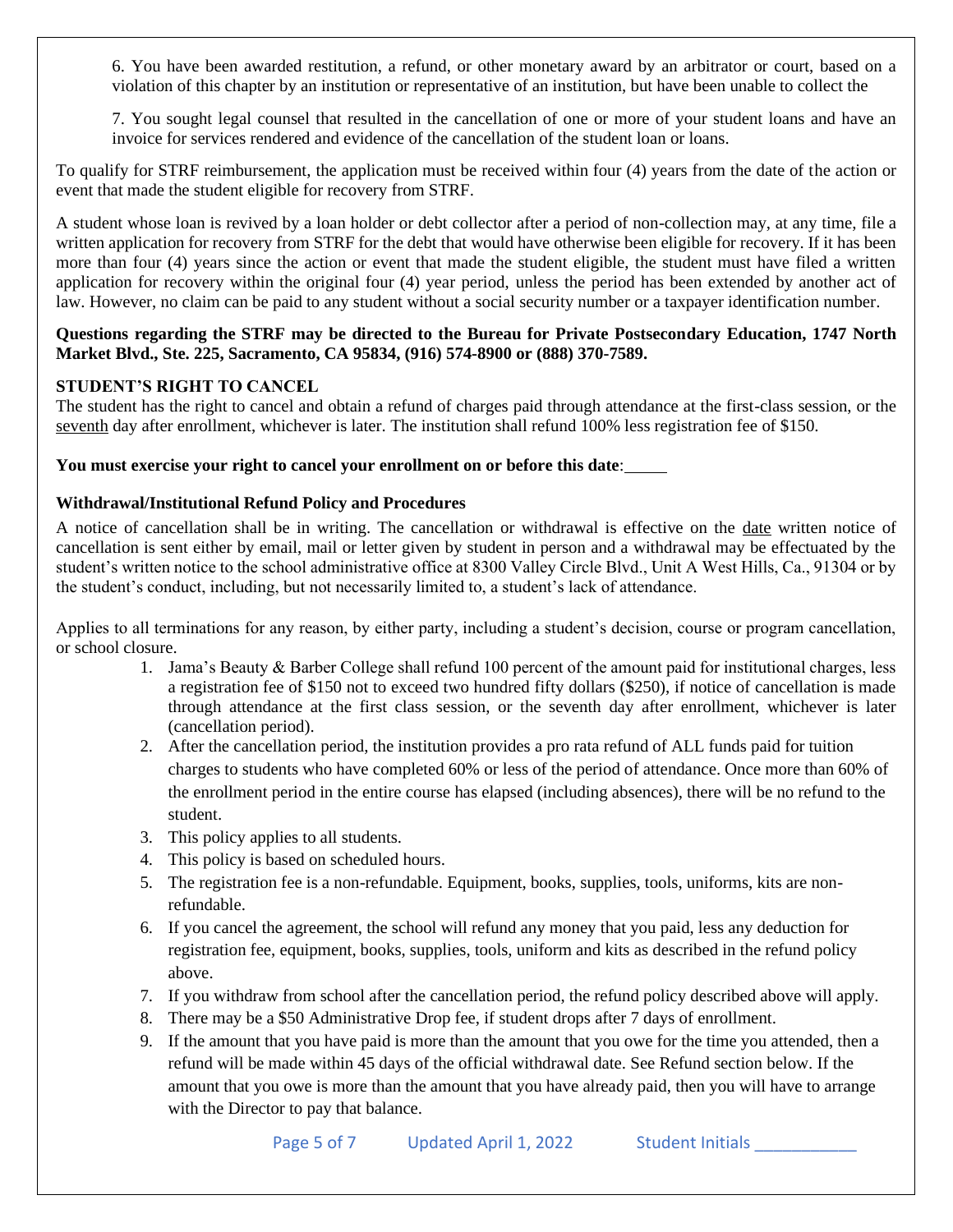| <b>Percent of Scheduled Time</b> | <b>Tuition Earned by School</b>                 |
|----------------------------------|-------------------------------------------------|
| $0 - 60%$                        | Pro-rata calculation based upon scheduled hours |
| $60.01\%$ and over               | 100%                                            |

\*Eligible enrolled veterans receive a 100% pro -rata refund, including a \$10.00 registration fee, if applicable.

### **Other Terms**

(1) If the student obtains a loan to pay for an educational program, the student will have the responsibility to repay the full amount of the loan plus interest, less the amount of any refund. (CEC 94911 (f))

(2) If the student defaults on a federal or state loan, both the following may occur: (a) The federal or state government or a loan guarantee agency may take action against the student, including applying any income tax refund to which the person is entitled to reduce the balance owed on the loan. (b) The student may not be eligible for any other federal student financial aid at another institution or other government financial assistance until the loan is repaid.

(3) If the student has received federal student financial aid funds, the student is entitled to a refund of moneys not paid from federal student financial aid program funds.

### **NOTICE CONCERNING TRANSFERABILITY OF CREDITS AND CREDENTIALS EARNED AT OUR INSTITUTION**

The transferability of credits you earn at Jama's Beauty & Barber College is at the complete discretion of an institution to which you may seek to transfer. Acceptance of the certificate you earn in is also at the complete discretion of the institution to which you may seek to transfer. If the certificate that you earn at this institution is not accepted at the institution to which you seek to transfer, you may be required to repeat some or all of your coursework at that institution. For this reason, you should make certain that your attendance at this institution will meet your educational goals. This may include contacting an institution to which you may seek to transfer after attending Jama's Beauty & Barber College to determine if your certificate will transfer.

### **Graduation Requirements**

To graduate from Jama's Beauty & Barber College and receive a certificate of graduation from the school, students must have completed the prerequisite clock hours, have paid all tuition and fees in full. There is a final practical and written test, a score of 75% or higher is required to graduate.

# **Requirements for Eligibility for Licensure**

The Board of Barbering and Cosmetology requires the completion of a Board approved course of instruction and achievement of a passing grade on a Board of Barbering and Cosmetology administered written and practical exam. The application can be found on the website of the California Board of Barbering and Cosmetology. The Board of Barbering and Cosmetology requires a \$115 non-refundable initial license fee to accompany the completed application. Students are required to pre-apply to the California Department of Consumer Affairs for their licensure exam. Jama's Beauty & Barber College assists students in completing the necessary documents needed to file for the appropriate State California Department of Consumer Affairs Licensure Examinations. The following are the eligibility requirements:

- Complete the required hours from a California Board approved school(s) and attached the Proof of Training Document(s).
- Be at least 17 years of age.
- Completed the 10th grade in a public school or its equivalency.
- Committed no acts or crimes constituting grounds for denial of licensure under Section 480 of the Business• and Professions Code.
- Cosmetology Program: Completed 1000 hours in a Board approved school.
- Barbering Program: Completed 1000 hours in a Board approved school.
- Esthetician Program: Completed 600 hours in a Board approved school.
- Manicurist Program: Completed 400 hours in a Board approved school.

# **Career Development and Job Placement Resources**

Jama's Beauty & Barber College assists students in their career development, such as in-school workshops on resume writing, interviewing skills and customer service skills as well as building a client base, retention and a job posting board. We will also have Alumni Guest Speakers, keep a notebook binder of employers and/or managers of Salons and Spas who